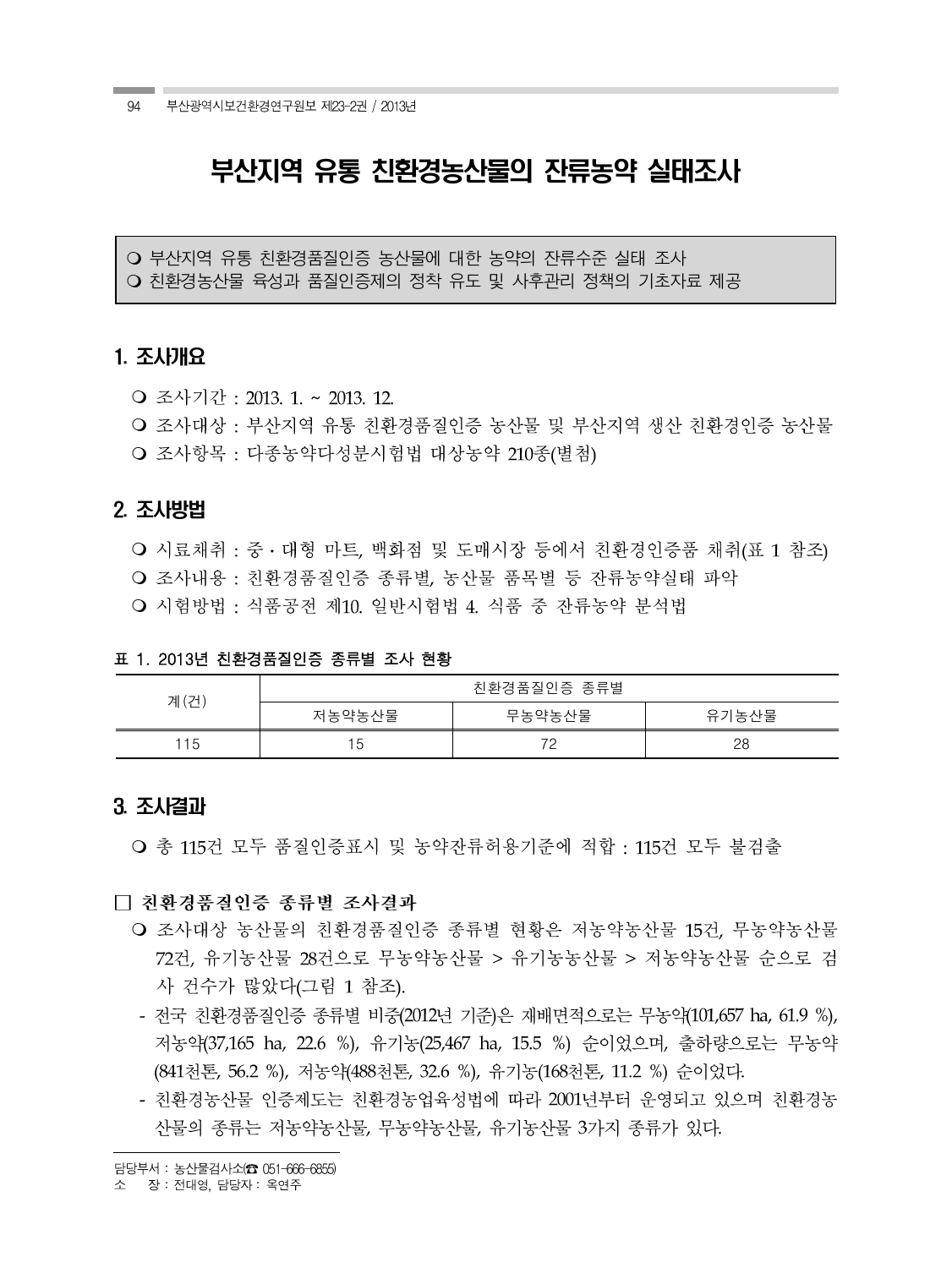

그림 1. 조사대상 농산물의 친환경품질인증 종류 현황

친환경농산물의인증은 '국립농산물품질관리원'과 '국립농산물품질관리원'에서 지정한 민간 인증기관에서 실시하고 있으며, 인증유효기간은 2년(유기는 1년)이며, 2년 주기로 유효 기간 연장을 받아야 한다.

## □ 친환경인증 농산물의 품목별 조사결과

- 조사대상 농산물의 품목별 현황을 대분류로 나눠보면, 채소류 75건, 과실류 12건, 버섯류 17건, 곡류 7건, 서류 3건, 콩류 1건이었다(그림 2 참조).
- 친환경품질인증 품목별 검사비중은 채소류(65.2 %) > 과실류(10.4 %) > 버섯류(14.8 %) > 곡류(6.1 %), 서류(2.6 %), 콩류(0.9 %) 순이었다.



그림 2. 조사대상 농산물의 품목별 조사건수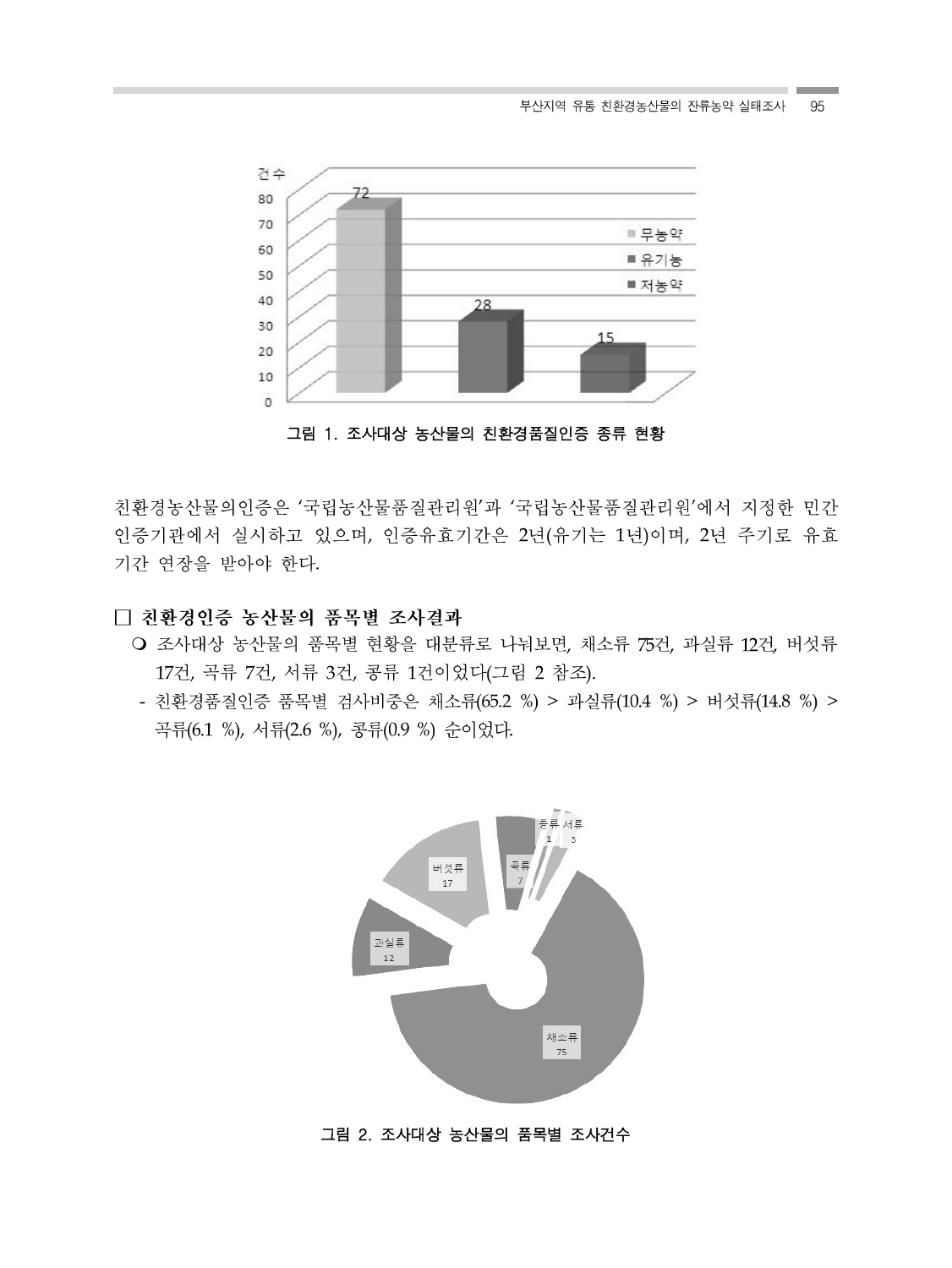96 부산광역시보건환경연구원보 제23-2권 / 2013년

## □ 친환경품질인증 농산물의 잔류농약 검출결과

○ 친환경농산물 잔류농약 검사현황은 다음과 같다.

- 2013년 친환경인증 농산물 검사결과 채소류 75건, 버섯류 17건, 과실류 12건 등 총 115건 모두 불검출로 나타났다(표 2 참조).

표 2. 2013년 조사대상 친환경농산물 잔류농약 검사 현황 ٢٠٠٠ ٢٠٠٠ (검출건수/조사건수)

|             |           | 계     | 농약검출현황                   |        |                          |  |
|-------------|-----------|-------|--------------------------|--------|--------------------------|--|
| 대분류         | 소분류       |       | 저농약농산물                   | 무농약농산물 | 유기농산물                    |  |
|             |           | 0/115 | 0/15                     | 0/72   | 0/28                     |  |
|             | 엽채류       | 0/29  |                          | 0/13   | 0/16                     |  |
|             | 엽경채류      | 0/8   |                          | 0/8    | $\qquad \qquad -$        |  |
|             | 결구엽채류     | 0/6   |                          | 0/3    | 0/3                      |  |
| 채소류<br>(75) | 근채류       | 0/10  |                          | 0/10   |                          |  |
|             | 박과 과채류    | 0/8   | 0/1                      | 0/5    | 0/2                      |  |
|             | 박과 이외 과채류 | 0/12  | 0/3                      | 0/6    | 0/3                      |  |
|             | 기타식물류     | 0/2   |                          | 0/2    |                          |  |
| 과실류<br>(12) | 인과류       | 0/7   | 0/7                      |        |                          |  |
|             | 장과류       | 0/3   | 0/2                      | 0/1    |                          |  |
|             | 핵과류       | 0/1   | 0/1                      |        |                          |  |
|             | 열대과일류     | 0/1   |                          |        | 0/1                      |  |
| 버섯류(17)     |           | 0/17  |                          | 0/16   | 0/1                      |  |
| 곡류(7)       |           | 0/7   | 0/1                      | 0/4    | 0/2                      |  |
| 서류(3)       |           | 0/3   | $\overline{\phantom{0}}$ | 0/3    | $\overline{\phantom{0}}$ |  |
| 콩 류(1)      |           | 0/1   |                          | 0/1    |                          |  |

- 2009년부터 2013년까지 우리 농산물검사소에서 실시한 친환경인증농산물 잔류농약 검출내 역을 보면 2009년 1건, 2010년 7건, 2011년 1건, 2012년 4건으로 나타났다(표 3 참조).
	- ·검출된 농산물은 과실류 10건, 채소류 3건으로 나타났으며 친환경 인증종류로는 저농약 농산물이 전체 검출건수 13건 중 10건으로 대부분을 차지하였으나 모두 친환경인증기준 에 적합한 것으로 나타났다.
	- 검출내역 중 무농약 제품인 딸기, 신선초는 농약이 검출되었으나 모두 잔류농약허용기준 이하로 나타났다.
	- 검출된 농약은 살균제인 Procymidone이 4회로 가장 많았고 나머지 Chlorfenafyr, Endosulfan 등은 1회씩 검출되었다. Procymidone의 구조식은 표 4와 같다.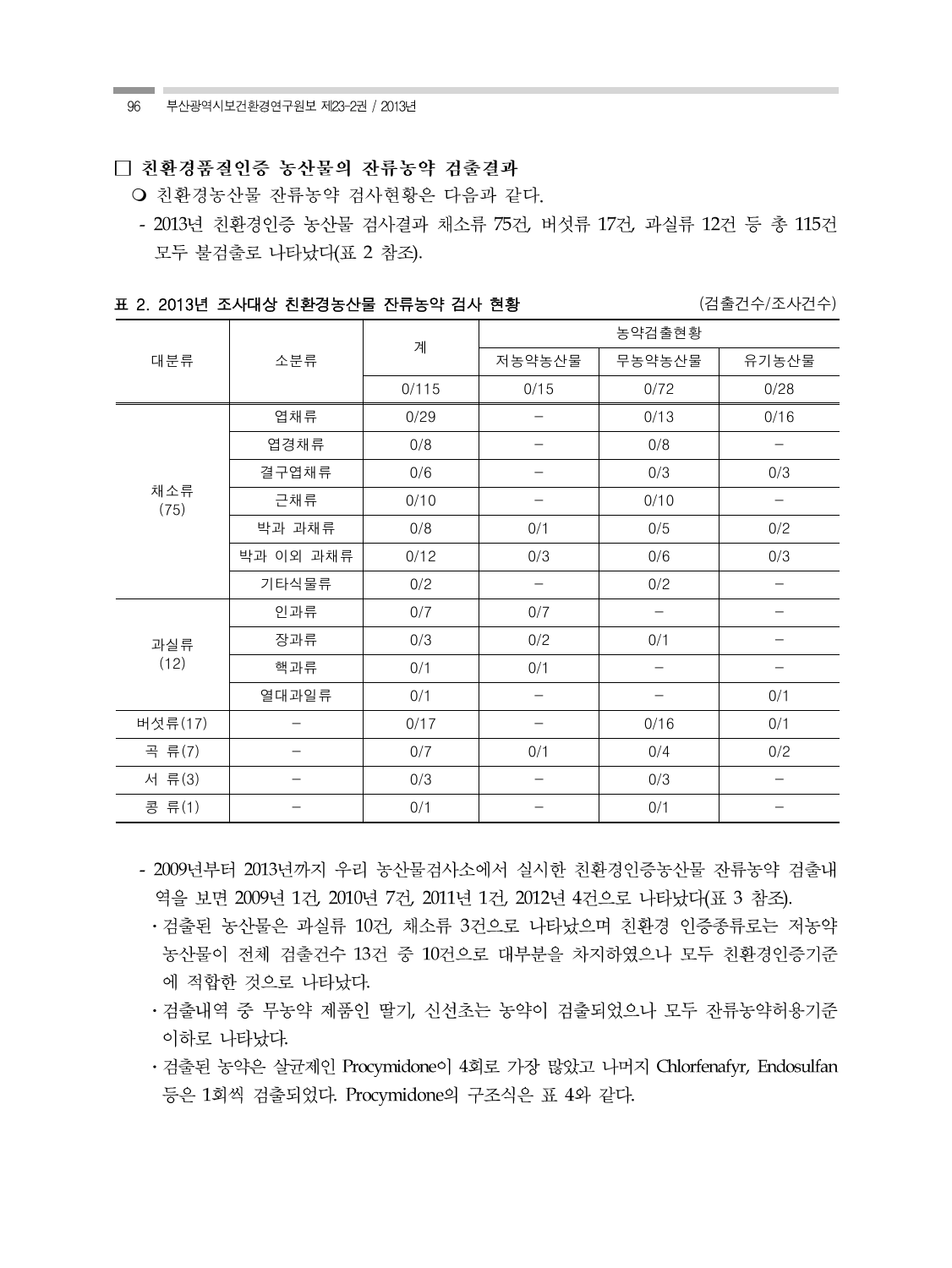| 계(건)<br>연도별 | 친환경품질인증 종류별 |            | 검출        |    |          |                                             |                                                                                         |
|-------------|-------------|------------|-----------|----|----------|---------------------------------------------|-----------------------------------------------------------------------------------------|
|             | 저농약<br>농산물  | 무농약<br>농산물 | 유기<br>농산물 | 건수 | 검출내역     | 검출농약                                        |                                                                                         |
| 2009        | 144         | 19         | 72        | 53 |          | 꽈리고추1 (저) ※                                 | Procymidone, Chlorfenafyr                                                               |
| 2010        | 129         | 41         | 60        | 28 | 7        | 포도3(저), 배1(저),<br>감1(저),<br>시금치1(저), 멜론1(저) | Procymidone,<br>Endosulfan, Kresoxim-methyl,<br>Azoxystrobin                            |
| 2011        | 58          | 16         | 32        | 10 |          | 포도1(저)                                      | Procymidone                                                                             |
| 2012        | 53          | 7          | 39        | 7  | 4        | 배2(저), 딸기1(무),<br>신선초1(무)                   | Chlorpyrifos, Fenhexamid, EPN,<br>Buprofezin, Procymidone,<br>Fludioxonil, Cyflufenamid |
| 2013        | 115         | 15         | 72        | 28 | $\Omega$ | 불검출                                         |                                                                                         |

표 3. 연도별 친환경인증농산물 잔류농약 검출 내역

※ (무) : 무농약농산물, (저) : 저농약농산물, 숫자는 검출 횟수

## 표 4. 농약의 화학구조

| 부           | 화학면<br>화학구조 |                                                                         |
|-------------|-------------|-------------------------------------------------------------------------|
| Procymidone | CH3         | $N-(3,5-dichlorophenyl)-1,2-dimethylcyclopro$<br>pane-1,2-dicarboximide |

- 2013년은 조사대상 농산물이 모두 불검출로 나타났으며 무농약 농산물 및 유기농산물의 비율이 2009년 이후 가장 높은 것으로 나타났다(그림 3 참조).



그림 3. 연도별 친환경인증농산물 검사 비율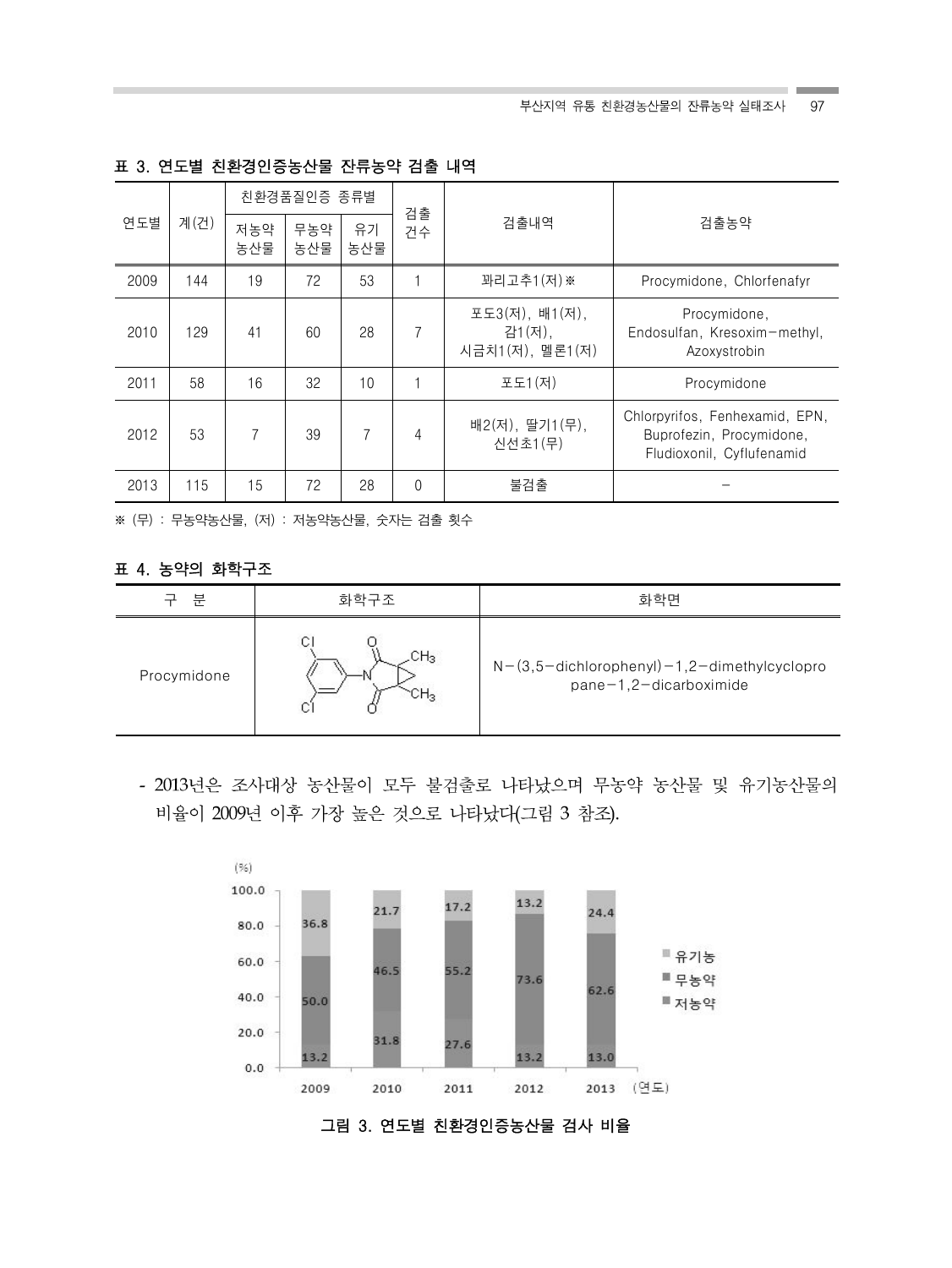#### □ 친화경품질인증 농산물의 생산지별 조사결과

○ 생산지별 조사대상 농산물의 현황은 다음과 같다(표 5 참조).

| 생산 지역 |              | 친 환 경 유 형 별      |                |             |  |
|-------|--------------|------------------|----------------|-------------|--|
|       | 건<br>수       | 무농약              | 유기농            | 저농약         |  |
| 부산    | $\,3$        |                  |                |             |  |
| 경남    | 38           | 24               | 8              | 6           |  |
| 경북    | 23           | 16               | $\overline{c}$ | 5           |  |
| 전남    | 11           | $\boldsymbol{9}$ |                |             |  |
| 전북    |              | $\Omega$         | $\Omega$       |             |  |
| 충남    | $\mathbf{2}$ |                  |                | $\Omega$    |  |
| 충북    | 15           | 7                | $\,8\,$        | $\mathbf 0$ |  |
| 경기    | 11           | 5                | 5              |             |  |
| 강원    | 5            | 5                | $\Omega$       | $\Omega$    |  |
| 제주    | 5            | 3                | $\mathbf{2}$   | $\Omega$    |  |
| 서울    |              |                  | $\mathbf 0$    | $\mathbf 0$ |  |
| 총     | 115          | 72               | 28             | 15          |  |

표 5. 조사대상 친환경인증 농산물 생산지별 조사건수 현황

- 조사대상 115건 중 경남(38건) > 경북(23건) > 충북(15건) > 경기, 전남(각 11건) 등 순으로 생산지별 수거비중이 높았다. 이는 신선도를 필요로 하는 농산물의 특성상 부산 인근지역 의 농산물의 유입량이 많은 것으로 판단된다.
- 2012년도 친환경농산물 시도별 생산량은 전남(527,427톤, 35.2 %) > 경북(347,005톤, 23.2 %) > 경남(120,254톤, 8.0 %) > 경기(109,294톤, 7.3 %)의 순으로 많았고 친환경농산물 등록건수 는 전남(6,082건) > 경기(3,152건) > 경북(3,078건)의 순이었으며 부산지역은 92건으로 4,040 톤을 생산한 것으로 나타났다.
- 2013년 12월 31일 기준 부산지역 친환경인증 농산물 등록건수는 88건으로 이 중 채소류가 52건으로 가장 많았고, 버섯류 17건, 과실류 10건의 순이었다(표 6 참조). 채소류 중 박과 이외 과채류가 34건으로 전체 친환경인증 채소류 중 65.4 %를 차지하였다. 해당 박외 과 채류는 모두 토마토 및 방울토마토로, 대부분 부산 강서구 지역 생산물인 것으로 나타났 다. 향후 친환경인증 농산물 검사 및 수거 시 참고하면 좋을 것으로 파단된다.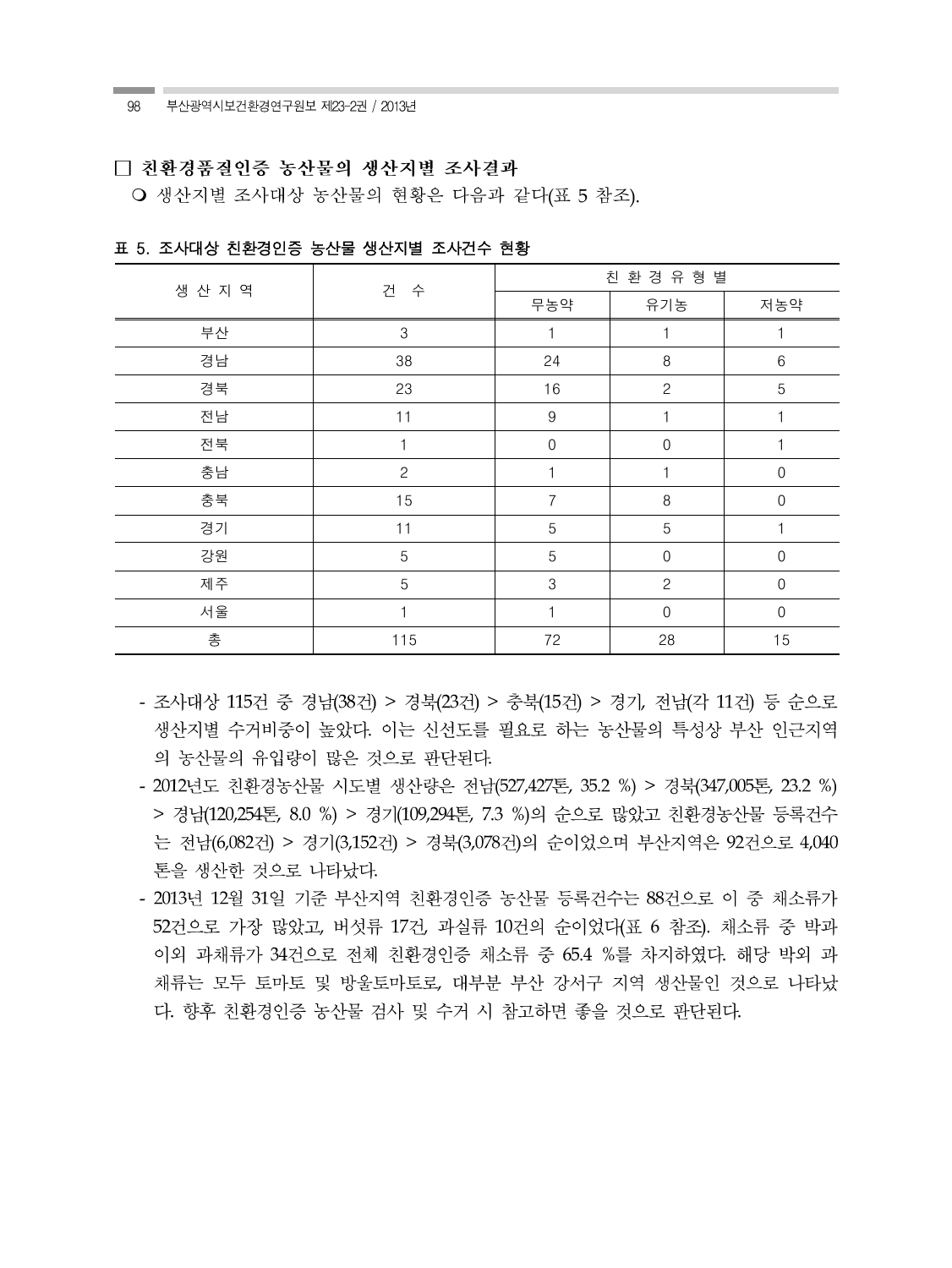| 대분류  | 소분류       | 유기농 | 무농약            | 저농약          |
|------|-----------|-----|----------------|--------------|
| 곡류   |           |     | $\mathbf{2}$   | 3            |
| 서류   |           |     | $\overline{c}$ |              |
|      | 핵과류       |     | $\overline{c}$ |              |
| 과실류  | 장과류       |     | 5              | $\mathbf{2}$ |
|      | 엽채류       |     | $\,3$          |              |
|      | 엽경채류      |     | $\overline{7}$ |              |
| 채소류  | 근채류       |     | 5              |              |
|      | 박과 과채류    |     |                |              |
|      | 박과 이외 과채류 |     | 25             | 8            |
| 버섯류  |           |     | 12             |              |
| 기타   | -         |     | 7              |              |
| 계(건) |           | 3   | 71             | 14           |

표 6. 부산지역 친환경인증 농산물 현황(2013. 12. 31. 기준)

# 4. 기대효과 및 활용방안

○ 부산지역 유통 친환경품질인증농산물에 대한 농약의 잔류수준 파악

○ 유형별 친환경농산물에 대한 품질인증제 정착 유도

○ 친환경농산물 육성 및 사후관리 관련 정책 수립을 위한 기초자료 제공

<참고자료>

1. 친환경농산물의 종류 및 주요 인증기준(친환경농산물 정보시스템 참고)

2. 친환경농산물 종류별 인증현황(친환경농산물 정보시스템 참고)

3. 잔류농약 분석항목 210종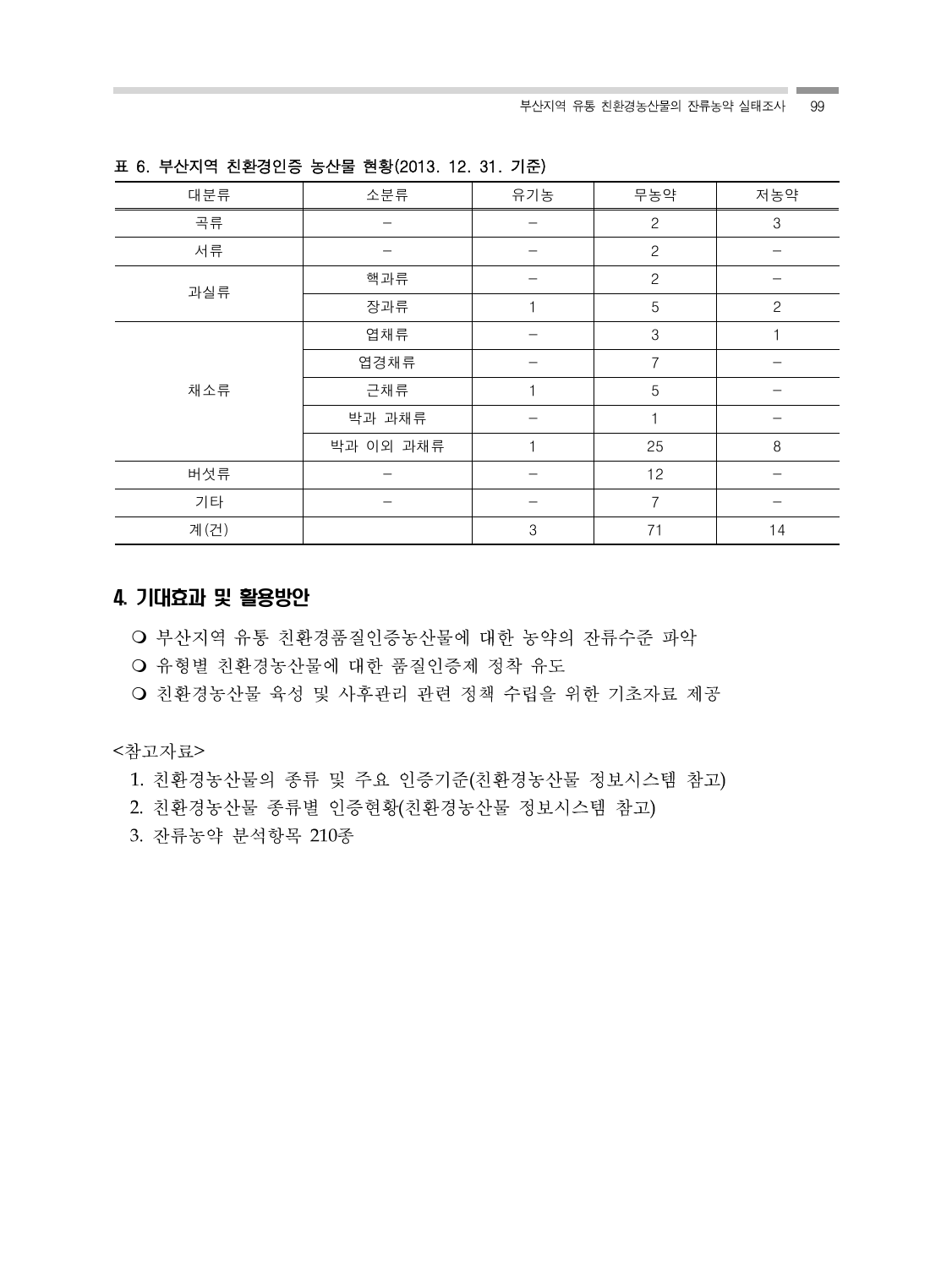100 부산광역시보건환경연구원보 제23-2권 / 2013년

## <참고자료 1> 친환경농산물의 종류 및 주요 인증기준

※ 친환경농산물 인증종류(3종류) - 저농약농산물, 무농약농산물, 유기농산물

| 종<br>- 류                                                     | 기 준                                                                                                                                                   | 시<br>丑                       |
|--------------------------------------------------------------|-------------------------------------------------------------------------------------------------------------------------------------------------------|------------------------------|
| 저농약농산물<br>(2010년부터 신규인증<br>중단, 기존 인증은<br>2015년까지<br>기간연장 가능) | - 화학비료는 권장 시비량의 1/2이내 사용<br>- 농약살포횟수는"농약안전사용기준"의 1/2이하<br>(사용시기는 안전사용기준 시기의 2배수 적용)<br>- 제초제 사용금지<br>- 잔류농약은 식품의약품안전청장이 고시한 "농산물의<br>농약잔류허용기준"의 1/2이하 | 저농약농산물<br>인 증 기 관            |
| 무농약농산물                                                       | - 유기합성농약을 전혀 사용하지 않고, 화학비료는 권장 시비량<br>의 1/3이하로 재배                                                                                                     | $=$ $v_a$<br>무농약농산물<br>인증 기관 |
| 유기농산물                                                        | - 유기합성농약과 화학비료를 전혀 사용하지 않고 재배<br>(전환기간 : 다년생 작물은 3년, 그 외 작물은 2년)<br>※ 유기로 전환중인 경우 표시문자의 뒤에<br>"(전환기)"를 표시 할 것                                         | 유기농사물<br>인 증 기 관             |

# <참고자료 2> 친환경농산물 종류별 인증현황

| 연도   | 구분       | 유기      | 무 농 약     | 저 농 약     | 계         |
|------|----------|---------|-----------|-----------|-----------|
| 2012 | 농가수(호)   | 16,733  | 90,325    | 36,025    | 143,083   |
|      | 인증면적(ha) | 25,467  | 101,657   | 37,165    | 164,289   |
|      | 인증량(톤)   | 168,256 | 841,513   | 488,466   | 1,498,235 |
|      | 농가수(호)   | 13,376  | 89,765    | 57,487    | 160,628   |
| 2011 | 인증면적(ha) | 19,311  | 95,253    | 58,108    | 172,672   |
|      | 인증량(톤)   | 123,314 | 979,791   | 749,136   | 1,852,241 |
|      | 농가수(호)   | 10,790  | 83,136    | 89,992    | 183,918   |
| 2010 | 인증면적(ha) | 15,518  | 94,533    | 83,955    | 194,006   |
|      | 인증량(톤)   | 122,243 | 1,039,576 | 1,053,702 | 2,215,521 |
|      | 농가수(호)   | 9,403   | 63,653    | 125,835   | 198,891   |
| 2009 | 인증면적(ha) | 13,343  | 71,039    | 117,306   | 201,688   |
|      | 인증량(톤)   | 108,810 | 879,930   | 1,369,034 | 2,357,774 |
| 2008 | 농가수(호)   | 8,460   | 45,089    | 119,004   | 172,553   |
|      | 인증면적(ha) | 12,033  | 42,938    | 119,136   | 174,107   |
|      | 인증량(톤)   | 114,649 | 554,592   | 1,519,070 | 2,188,311 |
| 2007 | 농가수(호)   | 7,507   | 31,540    | 92,413    | 131,460   |
|      | 인증면적(ha) | 9,729   | 27,288    | 85,865    | 122,882   |
|      | 인증량(톤)   | 107,179 | 443,989   | 1,234,706 | 1,785,874 |